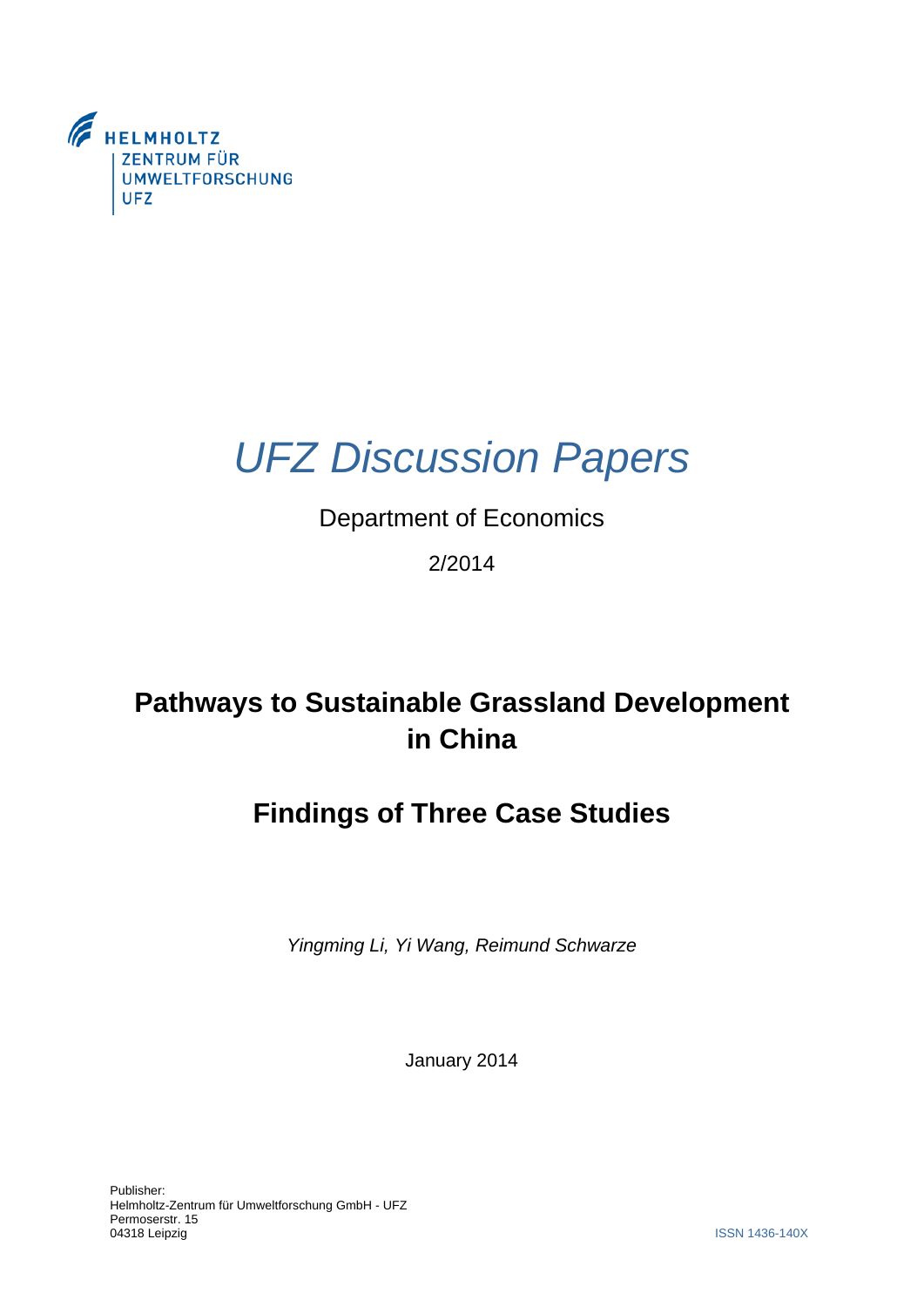#### **Pathways to Sustainable Grassland Development in China**

#### **Findings of Three Case Studies**

 Yingming Li Yi Wang Institute of Policy and Management, Chinese Academy of Sciences, Beijing 100190

> Reimund Schwarze Helmholtz-Centre for Environmental Research, Leipzig 04315

 **Abstract:** Grassland development serves as an important part of the national sustainable development strategy in China. This paper defines the strategic objectives of grassland development in China based on the national strategy, the current status of grassland development in China and the status of grassland development internationally. As China is at a transformational stage of implementing an ecological economic system in grassland development, top priorities grasslands, and restructure the grassland industry. Case studies on three pasture areas in Sichuan and Inner Mongolia, which have distinct ecological and climatic features and are at different is in addressing the conflict between the people and grasslands. Improving the social security should be given to enhance the values of grassland ecosystem services, reduce the pressures on the development stages, revealed that the core issue for sustainable development of grassland in China system and enhancing the capacity of the herders in implementing sustainable development are the recommended pathways for sustainable grassland development in China.

 **Zusammenfassung:** Die Entwicklung von Steppengebieten ist ein wichtiges Element der Nachhaltigkeitsstrategie in der VR China. Dieses Papier erläutert die strategischen Ziele der Steppengebietsentwicklung im Rahmen der Strategie zur nachhaltigen Entwicklung in China und bettet diese in die internationalen Entwicklungen der Steppengebietspolitik ein. Zur Lösung der Armutsfalle der Herdenbesitzer in Steppengebieten wird eine Transformationsstrategie der spielt darin eine zentrale Rolle wie auch die Verbesserung der Sozialversicherungssysteme für ländliche Räume. Drei Fallbeispiele aus Sichuan und der Inneren Mongolei zeigen die Machbarkeit und die verschiedenen Stufen dieser Strategie unter sehr unterschiedlichen integrierten ökologischen, ökonomischen und sozialen Nachhaltigkeit vorgeschlagen und programmatisch ausformuliert. Die Bewertung und Honorierung von Ökosystemdienstleistungen klimatischen und sozioökonomischen Entwicklungsbedingungen.

 **Keywords:** grassland development, sustainable development, national development planning, grasslands, ecological-economic systems, ecosystem services, case studies, China environment transition management, governance,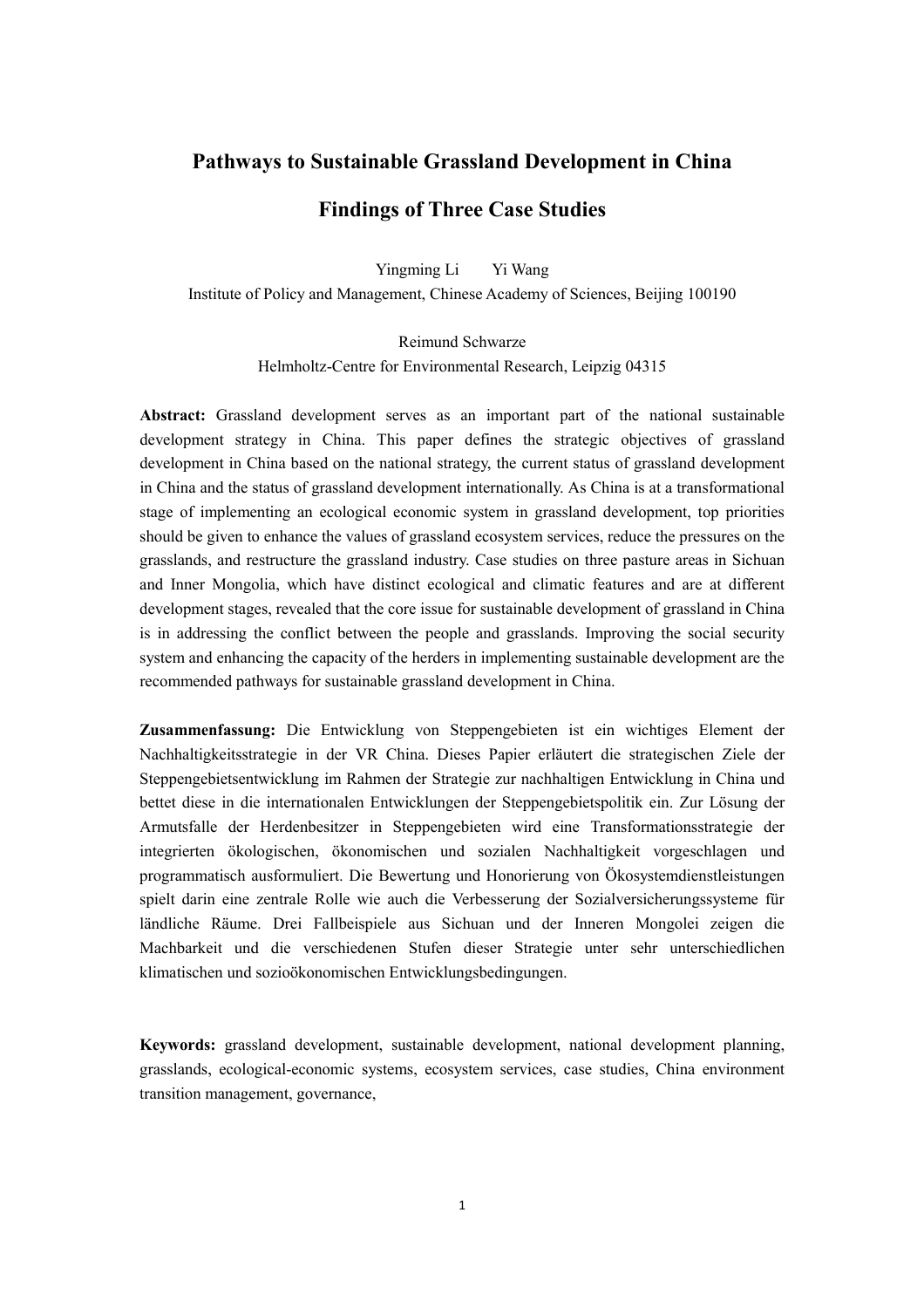#### **Introduction**

 some ecological, economic and social benefits. Nonetheless, the grassland ecosystem in China has become increasingly vulnerable due to factors such as climate change and the effects of Grasslands provide not only an ecological sub-system for biodiversity, but also an integrated economic area for the livelihood and development of herders. Thus far, China has made huge investments in terms of grassland infrastructural development, ecological restoration and herders' social security(IPMCAS,2009). On June 1, 2011, the State Council issued the Opinions on Promoting the Sound and Fast Development in the Pasture Areas (GUOFA [2011] No.17) with the central government making a total investment exceeding 30 billion yuan. Overall, projects on grassland protection focusing on ecological development have progressed well and generated socio-economic developments on a long-term basis.

 In general, the target and focus of grassland authorities is to maintain the sustainable development of grasslands, and the administrative system in place has changed from a single agricultural sector to the cooperation between/among multiple sectors. At this transitional period, one of the top priorities on grassland sustainable development is to coordinate the different needs of the relevant stakeholders in grassland use. From a national development perspective, grassland sustainable development has now evolved to include ecological, economic and social dimensions. Policies such as the grassland contract responsibility system, returning grazing land to grassland and eco-compensation systems will be implemented, improved and optimized according to the new objective in the national strategy. Livestock over-loading and the inappropriate structure of livestock pose a major challenge to sustainable grassland development in China. The effective methods for grassland sustainable development is to optimize institutional, economic and characteristics and the relationships among the different contributing factors and assessing the pathways and priorities on grassland sustainable development have become increasingly important marketing conditions systematically (Reynolds, 2001). Within this context, studying the in the regional sustainable development strategy in the country.

 Researchers have already conducted in-depth studies on specific topics regarding the internal mechanism and growth process of grassland ecosystems (McGilloway, 2005). In China, the two theories, i.e. the balance theory based on the study of pasture control in western United States (Coughenour, 2004) and the non-balance theory based on the study of steppe in Africa (Ellis and Swift, 1988) were employed to address the internal pattern and development model of grassland systems in China. Many case studies were carried out based on the investigation of two competing models. Positive changes in social structures and economic development were in both model frameworks accompanied by increasing the ecological pressure. So careful monitoring to determine long-term change in rangeland conditions is required (Reynolds 2006). At the same time, researchers (Li & Li, 2012; Yang, 2012; Ouyang et al., 2013) have been exploring a more scientific method to calculate grassland capacity according to the patterns of grassland ecosystems scientific method to calculate grassland capacity according to the patterns of grassland ecosystems To overcome the limits of ecological models within a single discipline, researchers have

 begun to focus on the development of a model coupling economic pressures and ecological processes (Li, et al,2012;Liu et al. 2007, Reynolds 2006). In terms of socio-economic factors, researchers have also conducted interdisciplinary studies on the operation model, the property right system and eco-compensation, among others, of the grassland development process. As for pastoral agriculture system, Nan (2005) set up a well-organized modern farming system, which integrate main factors (soil, crop, forage and grassland). Four production levels, preplant, plant,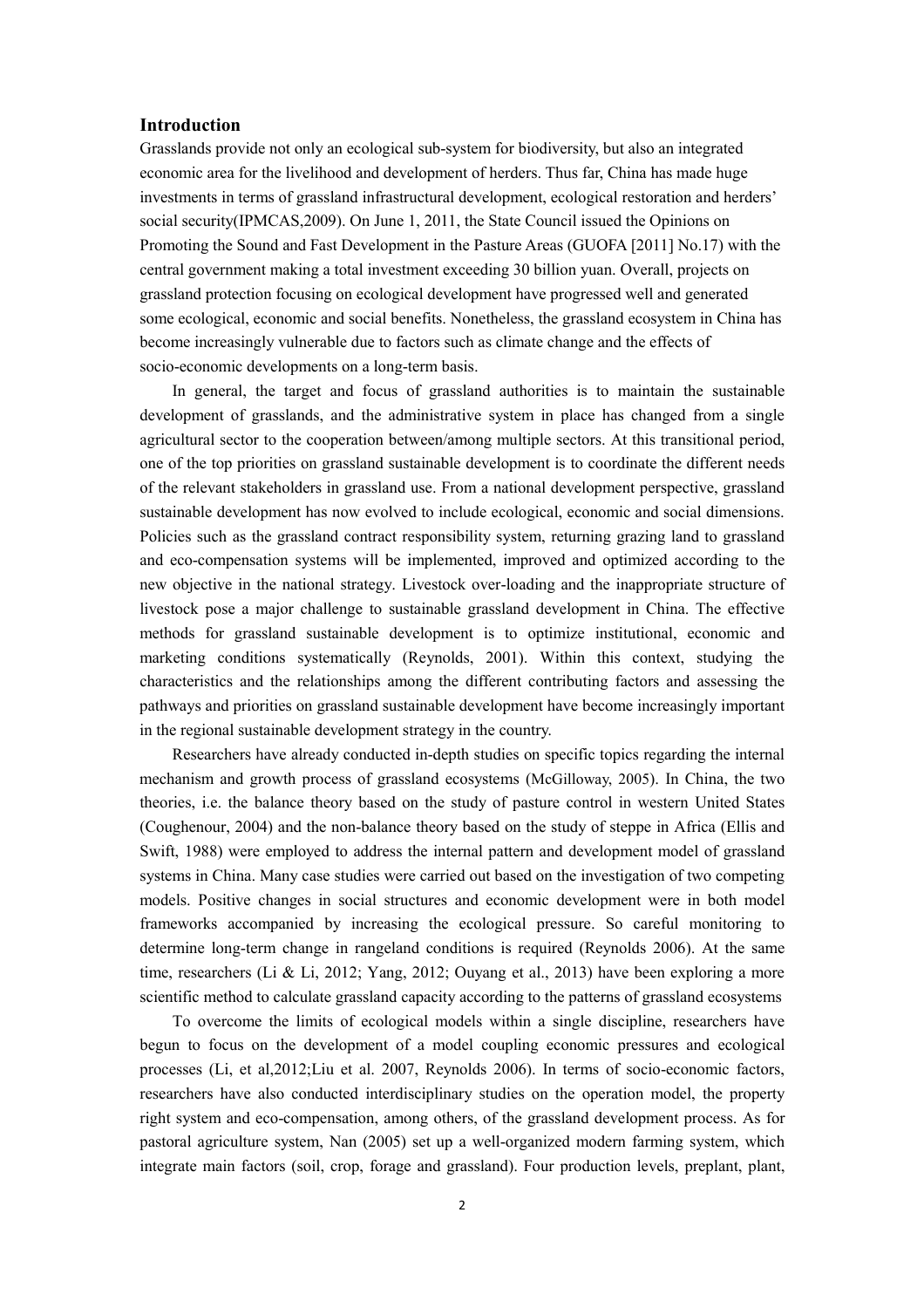animal and postbiotic levels were included in system. They were linked by three interfaces, which and ecology protection can have a win-win relationship. This was confirmed by the study of livestock farming systems in north-western China (Kemp and Michalk, 2011). In some case, net income of stock raising can be gained with halved livestock numbers. This de-coupling provides the opportunity to reduce grazing pressure and rehabilitate the grasslands. Based on case studies in three typical pasture areas in China, we propose measures and pathways for an economically and are vegetation-site, grassland-animal and production management. In fact, economy development socially sustainable development of grassland management.

#### **1**.**The characteristics of grassland development in China**

#### **1.1 Models of grassland use in China**

 Grassland takes up 63% of the green vegetation system in China, and is known to be the largest the whole livestock industry in China. Table 1 shows that in 2009, the output values of the grassland livestock sector in six provinces and autonomous regions rich in grassland resources (i.e. Inner Mongolia, Gansu, Sichuan, Tibet, Qinghai and Xinjiang) accounted for 6.3% of the overall green ecological shelter and a key carbon sink in the country. Unlike milk, wool, cashmere and other competitive sectors, the grassland livestock industry does not make up a high proportion of livestock industry across China, while other livestock sectors accounted for 8.8% in these areas. In contrast, the agricultural areas recorded outputs of 15.9% and 69% respectively.

 Over the last decade, many models on grassland use, such as the settlement of nomadic been developed in China, each focusing on the effective protection of the ecological values of grassland use. The innovation and promotion of the grassland use models are led by the government and supported by other relevant stakeholders. As grassland is a complex ecological, economic and social system which involves human beings, livestock and grass, great efforts should be made to explore and to innovate the grassland use models in order to promote the herdsmen, stable grazing, grazing prohibition, seasonal grazing bans, and rotational grazing, have balance and stability of different sub-systems.

|            |                                                                 |        | Proportion in the                                                     |        |                                                               |         | Proportion in     |        |  |
|------------|-----------------------------------------------------------------|--------|-----------------------------------------------------------------------|--------|---------------------------------------------------------------|---------|-------------------|--------|--|
| Area       | Outputs of grassland<br>livestock sector(in<br>100 million RMB) |        | total outputs of<br>the livestock<br>industry in the<br>whole country |        | Outputs of other<br>livestock sectors (in<br>100 million RMB) |         | the total outputs |        |  |
|            |                                                                 |        |                                                                       |        |                                                               |         | of the livestock  |        |  |
|            |                                                                 |        |                                                                       |        |                                                               |         | industry in the   |        |  |
|            |                                                                 |        |                                                                       |        |                                                               |         | whole country     |        |  |
|            |                                                                 |        |                                                                       | $(\%)$ |                                                               |         |                   | $(\%)$ |  |
|            | 2005                                                            | 2009   | 2005                                                                  | 2009   | 2005                                                          | 2009    | 2005              | 2009   |  |
| The whole  | 2636.8                                                          | 4323.9 | 19.8                                                                  | 22.2   | 10674                                                         | 15144.5 | 80.2              | 77.8   |  |
| country    |                                                                 |        |                                                                       |        |                                                               |         |                   |        |  |
| Six major  | 676.0                                                           | 1228.8 | 5.1                                                                   | 6.3    | 1393.1                                                        | 1714    | 10.5              | 8.8    |  |
| pasture    |                                                                 |        |                                                                       |        |                                                               |         |                   |        |  |
| areas      |                                                                 |        |                                                                       |        |                                                               |         |                   |        |  |
| Agricultur | 1960.8                                                          | 3095.1 | 14.7                                                                  | 15.9   | 9280.9                                                        | 13430.5 | 69.7              | 69.0   |  |
| al areas   |                                                                 |        |                                                                       |        |                                                               |         |                   |        |  |

| Table 1 Livestock production and proportion of outputs in China in 2005 and 2009 |  |  |  |  |  |  |
|----------------------------------------------------------------------------------|--|--|--|--|--|--|
|----------------------------------------------------------------------------------|--|--|--|--|--|--|

Source: China Rural Areas Statistical Yearbook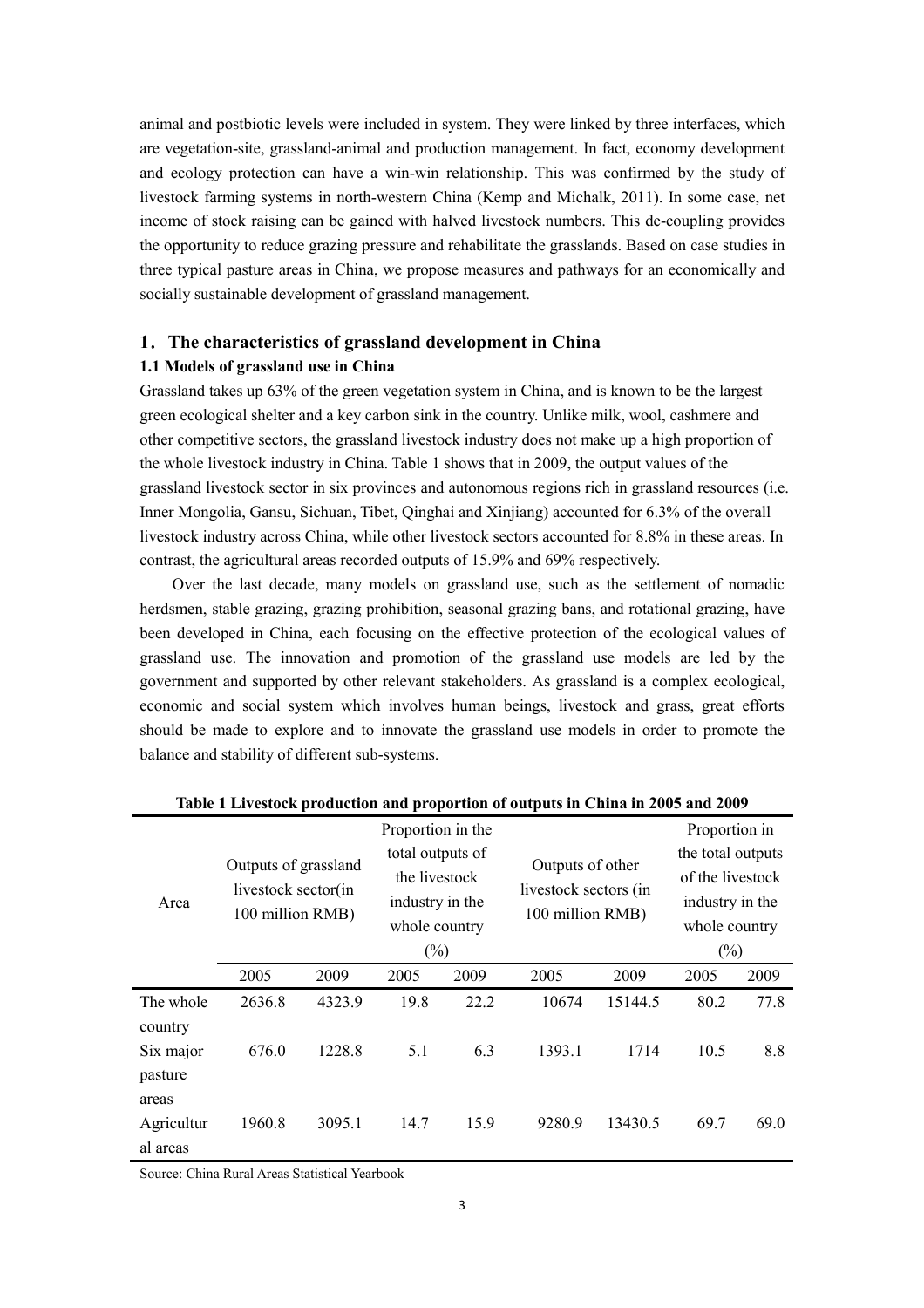#### **1.2 The grassland management institutional system in China**

 2002, the State Council officially launched the 'returning grazing land to grassland' program. In protection and development was listed by the MOA as one of the top eight priorities for that year. The Ministry of Agriculture (MOA) takes charge of integrated grassland management in China. In 2005, the first national grassland monitoring data was published by the MOA. In 2010, grassland

 Great changes have also taken place in the grassland institutional system of the MOA(2010). In July 2001, MOA established the Grassland Supervision and Monitoring Center, which began to exercise its administrative power in April 2003. Compared with the production-oriented grassland stations under the livestock bureaus, which are important MOA branches on regional level, the center is more independently operated and can make greater contributions to grassland protection. MOA, as a specific industrial management agency, has transformed its grassland management approach from an economy-oriented focus of improving livestock production to the ecology-oriented focus of protecting grassland vegetation and productivity. Management targets livestock, and the management objective has been changed from maximizing the economic have also been shifted from simple livestock production to balancing the development of grass and benefits of grasslands to sustainable grassland development.

 Other governmental agencies such as the State Forestry Administration (SFA), the Ministry of Environmental Protection (MEP) and the Ministry of Water Resources (MOWR) have also made great efforts in terms of grassland ecological control. As of 2010, a total investment of 17.6 billion yuan have been made by the central government, in which SFA, MOA and MOWR have contributed 40%, 30% and 30% respectively. In addition, the Ministry of Human Resources and Social Security (MOHRSS) and the Ministry of Civil Affairs (MCA) are also involved in the management of herders' development.

 In summary, a complex integrated grassland management system has been put in place in China. To restore the degraded grasslands, the SFA launched the programs of 'Grain for Green', and 'control of wind and sand sources', while the MOA and MOWR have been implementing the programs of 'returning grazing land to grassland' and water conservancy projects respectively. However, overlaps exist between the MOA and the SFA on the uncultivated land management of 'grassland forest' and 'forest steppe'. Overlaps also exist between the MEP and the MOA on industrial development projects in grasslands and the issuing of herbal medicine collecting **licenses** 

 The various common areas administered by various government agencies indicate that the ambiguous definition of rights and responsibilities and conflicts between/among different sectors related to grassland management need to be addressed. In addition, as MOHRSS focuses on the employment of the herders and the development of a social insurance system for the herders, a better policy synergy can be achieved if the efforts of MOHRSS to help herders can be effectively integrated with the poverty alleviation efforts of MCA for the herders.

#### **1.3 Grassland management-related stakeholders**

 Grassland-management related stakeholders mainly include: policy makers (the central government), policy implemention agencies (local governments), and the target group of policy implementation (farmers and herders). These different stakeholders have both common and conflicting interests in the process of grassland development.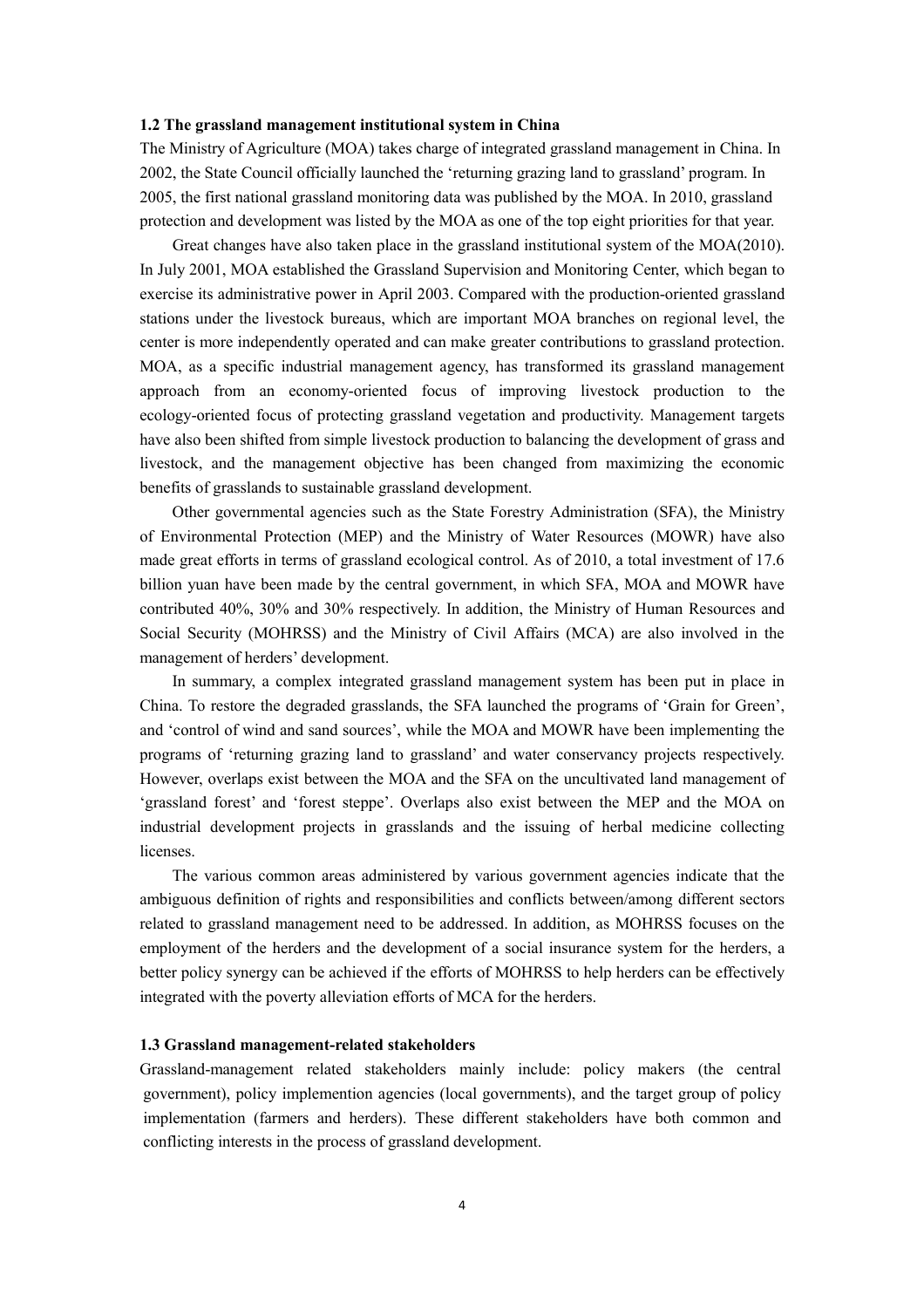strategic perspective. Before the late 1990s, priority was given to the production and living functions of grasslands, and grasslands were regarded as a key resource basis for the livestock development and a fundamental factor of production for the livelihood of farmers and herders. Since the early  $21<sup>st</sup>$  century, the central government has been switching top priority to the grassland ecological protection and development, and has implemented a number of key ecological development initiatives, such as the sandstorm sources control, fence construction, and returning grazing land to grassland programs. In 2011, a total of 13.6 billion yuan was earmarked by the central government to optimize the concept of grassland development and to promote the sustainable development of pasture areas. In the same year, the Opinions on Promoting the Sound and Fast Development of the Pasture Areas was issued by the State Council (GUOFA[2001]No.17). (GUOFA[2001]No.17). In contrast, local agencies generally have two roles: 1) to maximize the regional benefits to The Chinese central government has been focusing on grassland development from a national

 achieve fast growth of the regional economy and 2) to implement the long-term national development strategy. Due to the dual roles, local governments have both common and different objectives with that of the central government. In China's western grassland areas, the ecologically fragile counties often overlap with the poverty-stricken counties, resulting in the challenging combination of environmental fragility and economic poverty. In the case where short-term economic benefits contradict with the long-term ecological benefits, the local government will often choose the former ones. Among the six provinces and autonomous regions in west China, which are rich in grassland resources, only the Sichuan provincial government has proposed the objective on grassland protection in its  $11<sup>th</sup>$  Five-Year Plan. With the optimization of regional allocation mechanisms and the improvement of administrative performance assessment system, the local government will play an increasingly important role in grassland ecological management.

 As one of the major groups in protecting the grasslands, the herders are sometimes involved in damaging the grasslands. Since 2000, the gap between the herders' income and the national average income level has been widening. For instance, the production and living costs for the herders, which include utility bills, children's education, medical care, transportation and operating costs such as fodder, covered pens and fences have been rising year on year. Grassland protection efforts cannot get rid of the vicious cycle of "difficulty in increasing the incomes  $\rightarrow$ livestock expansion  $\rightarrow$  grassland degradation  $\rightarrow$  stock output reduction  $\rightarrow$  difficulty in increasing income without first improving the livelihood of the herders"(fig 1). One of the underlying causes for grassland ecological deterioration is the conflict between human basic needs and grasslands rather than the conflict between livestock and grasslands. For the successful implementation of grassland ecological protection policies and ecological development programs, it is necessary to ensure the livelihood and protection of the basic needs of the herders. Without the full participation of this key group of stakeholders in grassland use, it may be difficult to execute the planned measures on grassland protection and maintain the desired results.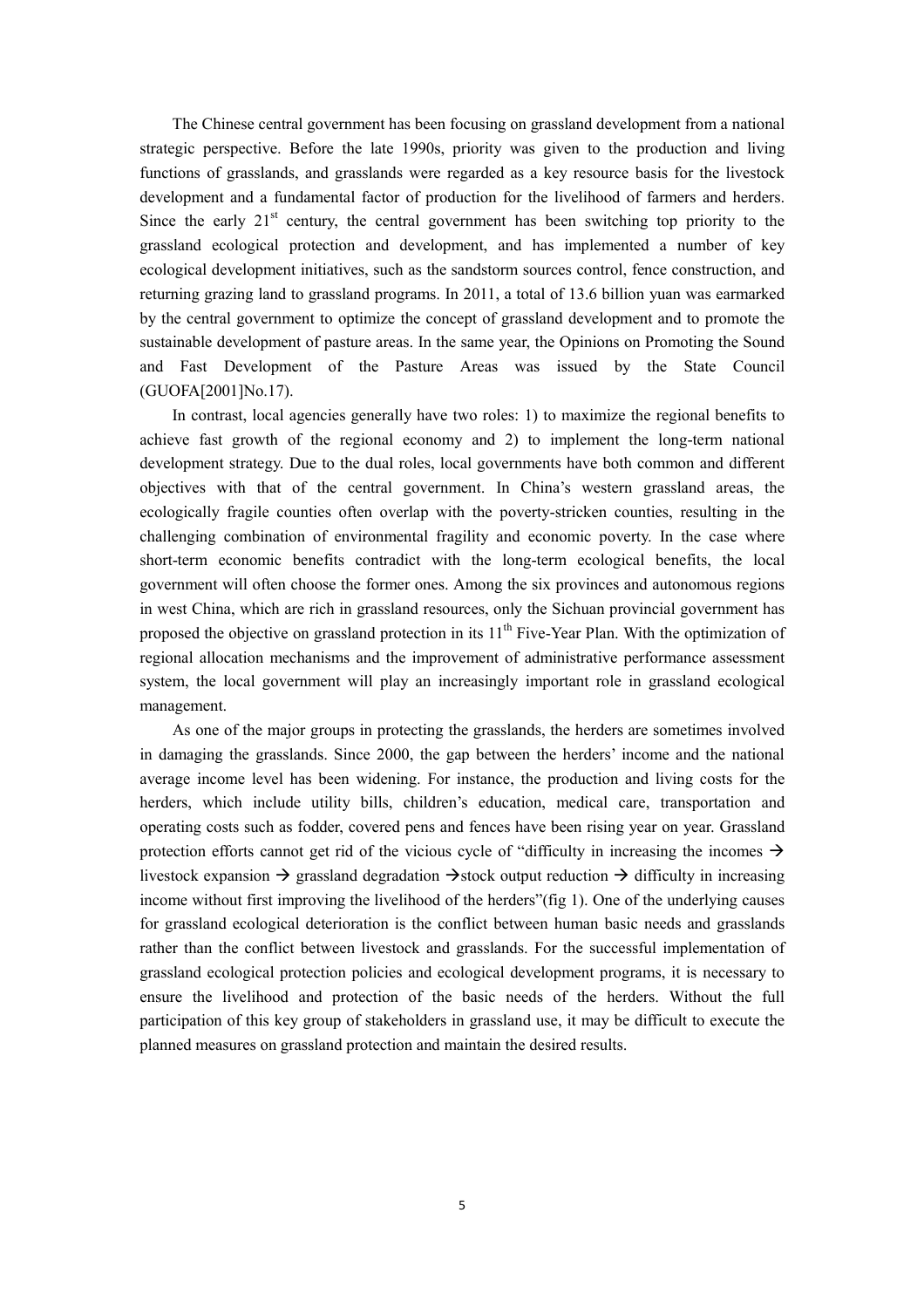

#### **2. Background of grassland development: China's national strategy and global grassland development context**

#### **2.1 China's national strategy on grassland development**

 Grassland development is defined as a key component of the national sustainable development strategy in China. Therefore, the perspective of national development is crucial to understand the policy evolution of grassland and analyze the characteristics, the process and the stages of grassland ecological construction. To date, the grassland development strategy in China has undergone three stages. Before 2000, grassland development efforts were focused on developing the livestock industry, leveraging grassland as a key material basis for the livestock industry and the fundamental production material for farmers and herders. Between 2000 and 2010, the grassland development efforts in China entered the stage of implementing ecological development projects to promote grassland protection. After 2010, the focus has shifted from ecological construction to the integration of ecological, economic and social dimensions. In the process of grassland control, the central government has enacted and promulgated a series of policies and grassland and the eco-compensation system, which have contributed a lot to the grassland control measures, such as the grassland contract responsibility system, the reinstatement of grazing land to efforts in the country.

 **(1) Grassland contract responsibility system.** Currently, the household contract responsibility system, which achieved wide acceptance in agricultural areas, leads to severe grassland degradation even though it also stimulated herders' initiative of producing. Another disadvantage of the household contract responsibility system in grassland areas is the high cost involved in maintaining exclusive property rights. Furthermore, the operating income rights of pasture areas without fences cannot be ensured and these areas often become a shared resource with no clear boundaries and subsequently, the rise of strong competition among user groups(Ostrom,2000). At present, the household contract system of the pasture user's right is just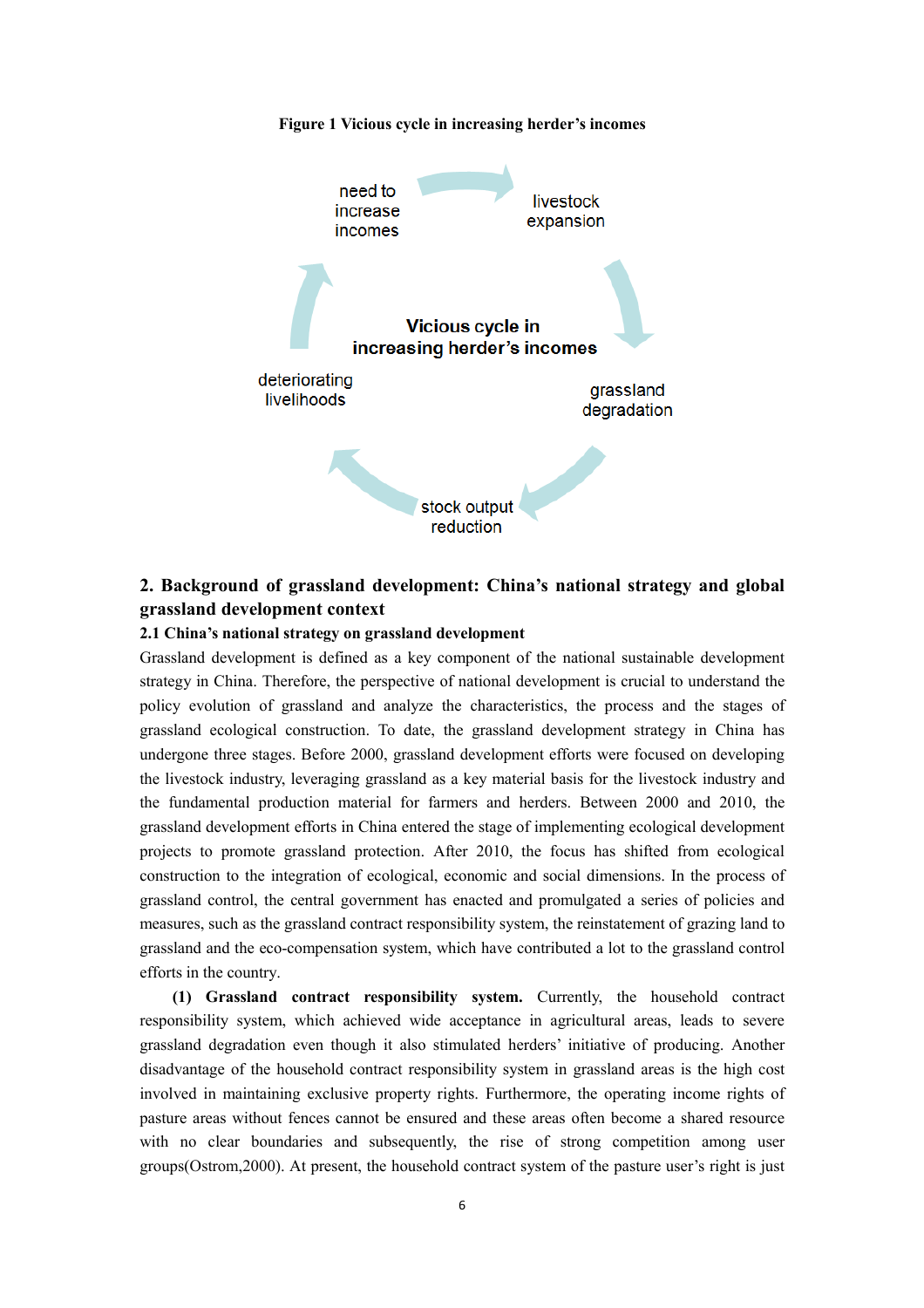a basic form to define the legal entity for the pasture user's right, which still has a big gap towards a long-term, stable and cost-effective pasture property right system. To ensure exclusive property rights, measures to improve the grassland contract responsibility system in China should include: i) an improvement of the supporting laws, rules and regulations related to grassland contract

i) an improvement of the supporting laws, rules and regulations related to grassland contract responsibility system. For instance, efforts should be made to enhance supervision and develop regulations that impose severe penalties on the offenders, impose severe penalties on the offenders , and reduce the occurrence of infringement upon the rights of pastures contracted to other herders.

 ii) the adoption of a more flexible institutional arrangement in order to reduce the costs of exclusive property rights. The major objective of the grassland contract responsibility system is to resolve the issue of property rights, which may not be necessarily implemented on the basis of households. Instead, a mechanism for collective grazing among various households can be adopted based on the clear definition of the rights, responsibilities and interests among the herders.

 **(2) The program of restoring grazing land to grassland, and policies related to grazing prohibition, seasonal grazing bans and rotational grazing.** The program of reinstating grazing land to grassland is mainly funded by the central government, while the local government provides some co-funding. The implementation of this program recorded a positive restoration of grassland vegetation in some areas, particularly the project areas, which has been in effective in reversing grassland degradation. However, 70% of the grasslands in China are still moderately or heavily degraded and it will be extremely difficult for these isolated local and short-term ecological projects to fundamentally ensure the sustainable development of grasslands. As the effort of reinstating grazing land to grassland is defined as a long-term strategic task in China, it is that meet the natural and economic conditions of each locality. Meanwhile, it is important to integrate the program of reinstating grazing land to grassland with the objectives of addressing the issues faced by the livestock industry, pasture areas and headers with a focus on improving the necessary to thoroughly plan, develop and promote development schemes and practical procedures livelihoods of the herders.

 the grassland eco-compensation mechanism has been made available in China. This mechanism **(3) The grassland eco-compensation mechanism.** The legal system for the development of has been clearly defined in some laws and regulations, such as in revised Constitution in 2004 and revised Grassland Law in 2003. Many field have started to explore approaches for eco-compensation, such as eco-compensation mechanism of forest, grassland, wetland, mineral resources and watershed eco-compensation between upstream and downstream river. This far, the mechanism faces the following challenges:

First, conflicts between the short-term eco-compensation policy and the long-term ecological protection. Most of eco-compensations polices applied to special period and refers to some key ecology fragile district. It is vital to establish long-term ecological protection mechanism and set up a coordination and interaction mechanism between the key protection areas and beneficial areas, and guide the beneficial areas to provide socio-economic support to protection areas. Meanwhile, compensation should be encouraged through initiating of eco-conservation and capacity rising programs, instead of only applied for the ordinary people.

Second, conflicts between the low standard of eco-compensation and the high opportunity costs of the herders. In most case, compensation standard include human resource, materials and capita resources. Besides that, opportunity cost of the herders should also be considered.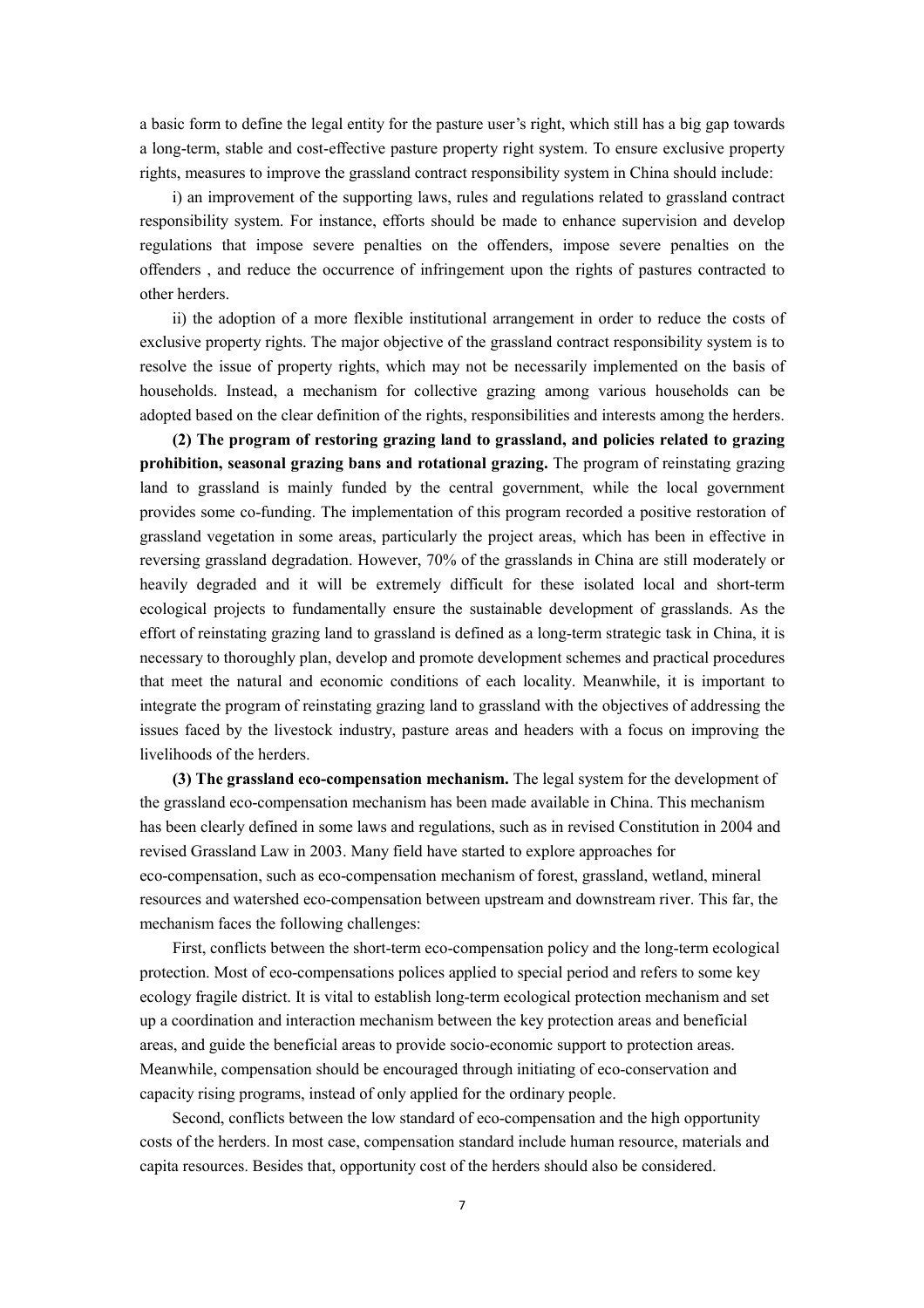Compensation standards could be determined four values: herdsmen' direct cost and opportunity cost, gains of the beneficiaries, cost of ecological restoration, and ecosystem services. The fundamental components of compensation include direct and opportunity cost, while the value of ecosystem services should be considered as theoretical ceiling values for compensation(CCICED, 2006).Practical standard could be determined through Game-negotiation and In keeping with local conditions, such as economic development stage, extent of ecological destroyed.

 Third, conflicts between the small areas of grassland eco-compensation and the large areas of grassland degradation. Eco-compensation system should include central government level and local levels. Meanwhile, various sources should be encouraged to contribute eco-compensation financial system instead of only government dominant. Under the integrated eco-compensation system, more grassland region can get eco-compensation, not only for important ecological areas and key ecological elements. On the whole, although significant progress has been made on the ecological protection of grasslands in China, many challenges are still present in this area of development. Successful ecological protection and development efforts in China may be achieved if measures are taken to define an optimal model and an effective pathway that could i) balance economic growth with environmental protection, ii) promote the integration of the eco-compensation system and the ecological development projects, and iii) maintain the social sustainability (Mutlak and Schwarze, 2013) and cost-effectiveness of eco-environmental development.

#### **2.2 Context of global grassland development**

 common objectives and are confronted with common challenges in developing the grassland development models that adapt to climate change, that achieve a balance between grassland ecological values and their economic values, and to alleviating poverty in grassland areas. Many Grasslands are the most important type of terrestrial ecosystems globally. Different countries share useful experiences have been learned during this process of development.

 Many measures in pasture use were practiced. Such as specialization of pasture, enclosed grazing, cross-regional rotational grazing, grassland improvement, construction of man-made grasslands, and the improvement of livestock all around the world have provided best practices to promote sustainable grassland development. Some advanced countries including Australia, Canada and the US have already established grassland management systems based on ecological to manage and coordinate various resources, and sound legal and policy systems have been employed to undertake science-based protection and the use of grassland resources. In addition, monitoring and evaluation systems, such as the Australian Collaborative Rangelands Information System (ACRIS,2013) and the US Grassland Health Evaluation System, are used to deploy information on agricultural and livestock production, and to maintain the ecological services of protection and economic growth. Integrated ecosystem management approaches have been applied grasslands.

 The livestock industry development in China is in a transitional period from traditional to modern development models. As shown in Table 2, China's livestock industry productivity is still low, while the grassland stock capacity is high and livestock structure needs to be improved. In 2009, the ratio between adult and young livestock in the six major pasture areas in China was recorded as 0.2:1 while grassland stock capacity was 2.2 heads/hectare. Large groups of livestock put heavy pressure on the grassland ecosystem and the conflict between grassland and livestock has been compounded due to the imbalance of livestock structure.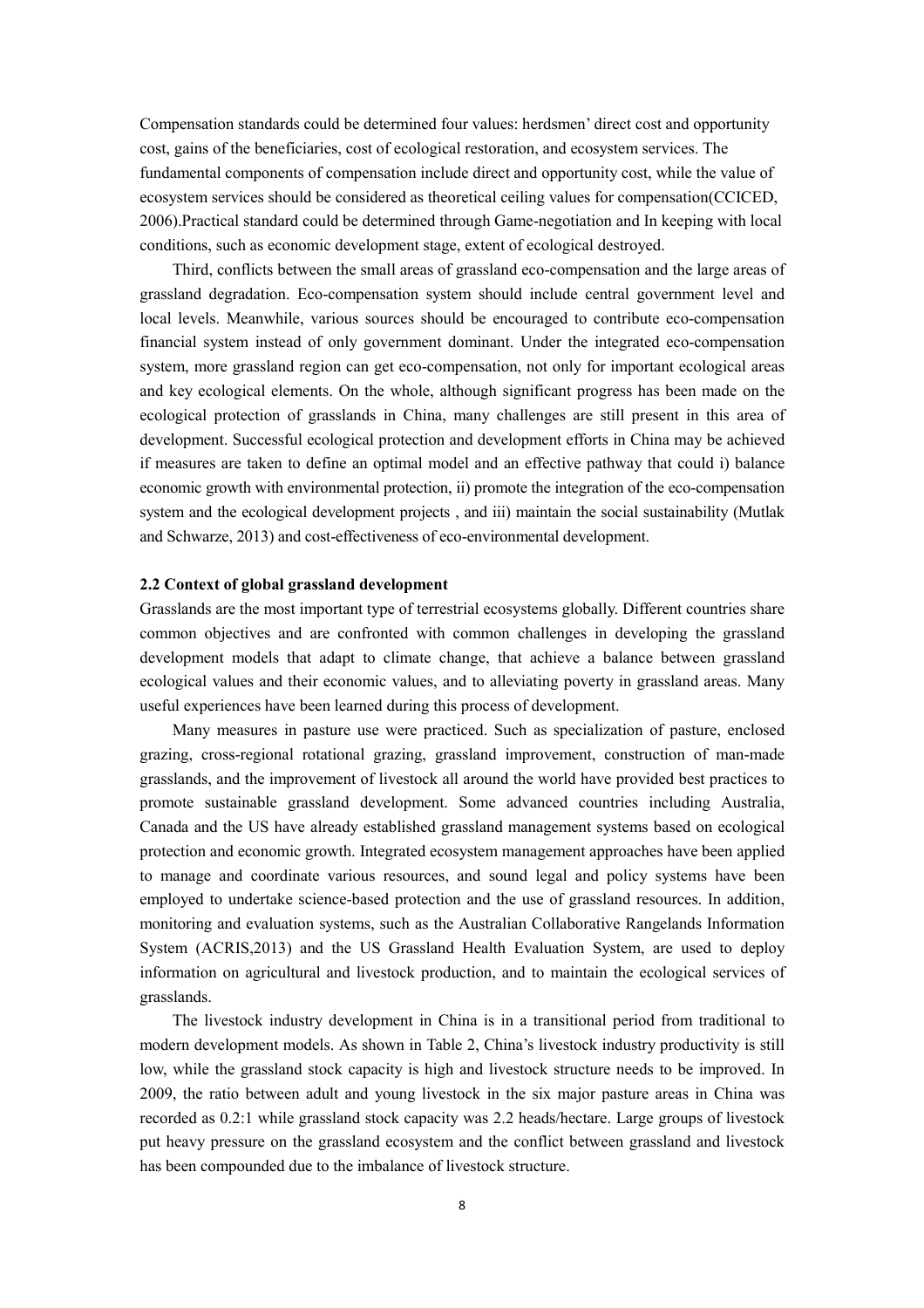|                                                                                                    | Per-unit yield (kg/head) |                        |        |                                             | Livestock                       | Ratio<br>between                                 | Grassland |  |
|----------------------------------------------------------------------------------------------------|--------------------------|------------------------|--------|---------------------------------------------|---------------------------------|--------------------------------------------------|-----------|--|
| Country                                                                                            | beef                     | milk<br>wool<br>mutton |        | population<br>(sheep<br>unit <sup>1</sup> ) | adult and<br>young<br>livestock | stock<br>capacity <sup>2</sup><br>(head/hectare) |           |  |
| Australia                                                                                          | 77                       | 8.9                    | 336.4  | 4.9                                         | 21656                           | 0.4:1                                            | 0.6       |  |
| <b>US</b>                                                                                          | 125.8                    | 11.7                   | 908.4  | 1.6                                         | 52892.1                         | 12:1                                             | 2.2       |  |
| New Zealand                                                                                        | 63.9                     | 14.8                   | 1527.5 | 6.7                                         | 8260.7                          | 0.3:1                                            | 7.5       |  |
| the<br>Netherlands                                                                                 | 100.6                    | 9.9                    | 2870.1 | 2.6                                         | 2216.5                          | 2.7:1                                            | 26.7      |  |
| Mongolia                                                                                           | 22.7                     | 4.3                    | 125.4  | 0.5                                         | 6303.7                          | 0.1:1                                            | 0.55      |  |
| Kazakhstan                                                                                         | 66.1                     | 8                      | 879    | 2.1                                         | 5358.7                          | 0.4:1                                            | 0.29      |  |
| Argentina                                                                                          | 55.8                     | 3.7                    | 206.9  | 3.6                                         | 28892                           | 3.2:1                                            | 3.1       |  |
| China<br>(six major<br>pasture<br>areas)                                                           | 27.3                     | 7.1                    | 225.7  | 0.9                                         | 57552.6                         | 0.2:1                                            | 2.2       |  |
| A sustainably-developed grassland provides an integrated system for the different variables (i.e., |                          |                        |        |                                             |                                 |                                                  |           |  |

 **Table 2 Livestock industry development of major countries rich in grassland resources in 2009** 

 human beings, livestock and grass) to co-evolve on a long-term basis. The integration of different sub-systems, such as climatic conditions, economic development, operational model and management measures, allow for a sustainable grassland development. In Australia, fodder production bases are mainly developed in the warm and humid areas, while native vegetation in the arid inland areas are undeveloped. In US, man-made grasslands mainly occur in the eastern areas, which record an annual rainfall of between 750-1000 mm, while most of the grasslands in the arid western areas are developed as holidays resort areas.

 The grassland areas in China have a complex climate. Different regions vary greatly in terms of climatic types, resources endowment, economic growth and social system, and are threatened by diverse issues. In consideration of such a context, studies on grassland development models should be based on the key influencing factors on grassland resources, such as the geographic and climatic features, the economic development stage and grassland ecosystem characteristics, in order to provide an accurate evaluation of grassland development in China through comparative analysis, to fully understand the integration and systematization of grassland development, and explore the best pathway for sustainable grassland development that meets the actual conditions in China.

<span id="page-9-1"></span> 1 Calculated according to the ratio of 1 adult livestock=5 sheep

<span id="page-9-0"></span> 2 Calculated according to the figure of FAO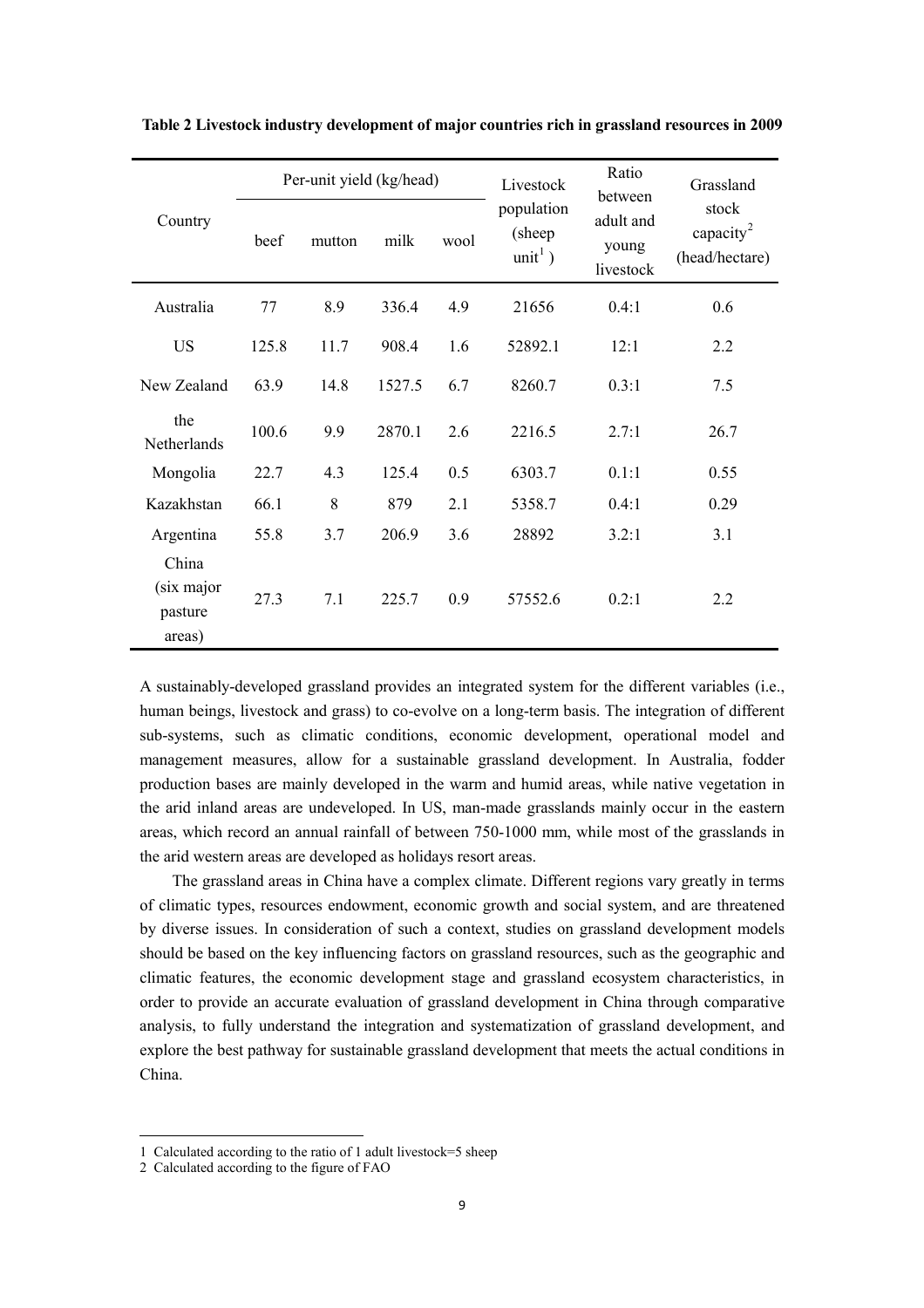#### **3. Promoting grassland protection through development: best practices from the three pasture areas in China[1](#page-10-1)**

 The three pasture areas (i.e., Hongyuan County in Sichuan; Abaga County, Xilingol Prefecture, Inner Mongolia; and Wushen County, Ordos Municipality, Inner Mongolia) with different development stages and distinct ecological and climatic features were selected as the sites for the case studies. By integrating the case studies in the typical regions with macro context assessment, the authors attempted to explore the optimal pathway for sustainable grassland development in China.

#### **3.1 Hongyuan County, Sichuan Province**

 Hongyuan County, Sichuan Province is located in the southeastern margin of the Qinghai-Tibetan Plateau. Home to a typical meadow steppe, the county serves as an important ecological water conservation site. Livestock industry is the pillar industry of the local economy, with nearly 80% of the local population involved in livestock industry. At present, the county is confronted with the dual pressures of economic poverty and ecological degradation.

 Climate change and economic pressure have accelerated the ecological degradation in The Hongyuan County Grassland Station monitored the basic conditions of plant community and grass yield of the marsh meadow in 2006, 2007 and 2008 respectively. The average grass yield Hongyuan County, where desertification is increasing while grassland productivity is declining. was recorded to be 653.2 kg/mu, 410.3 kg/mu and 323.7 kg/mu, with the average height of 27.7cm, 23.9cm and 18 cm in 2006, 2007 and 2008 respectively.

 Within the economic structure of Hongyuan County, the primary industry serves as the pillar industry in the county, led by the livestock industry, whose output value accounted for 85.5% of the total output value of the agricultural and livestock industry of the county in 2010. The secondary industry takes up only a small percentage, with its annual output value representing 20% of the total output value of the county. At present, only four industrial enterprises above the designated size<sup>[2](#page-10-0)</sup> are involved in dairy product and meat processing. The eco-tourism sector within the tertiary industry, mainly is eco-tourism, has been growing. Its output value in proportion to the total output value in Hongyuan County has increased to 37% in 2010, which is shown in Figure 2. In 2010, the per-capita GDP in Hongyuan County was 60.7% of that in Sichuan Province and only 42.8% of that nationwide. The income structure in the pasture areas depends largely on the economic structure of Hongyuan County. According to the household-based survey data in the rural areas, the operating incomes of the farmers' and herders' households in proportion to the per-capita net incomes of the farmers and herders in Hongyuan County was 82.3%, 81.1% and 74.4% in 2008, 2009 and 2010 respectively. The incomes of wages and salaries take up a small percentage in the net incomes of the farmers and herders in the county. Among the samples in 2011, no household reported incomes of wages and salaries, which indicated the pressures of economic structure and income structure on the livestock industry development and grassland ecological protection in Hongyuan County.

<span id="page-10-1"></span> historical statistical bulletin. Except otherwise noted, all the data applied in the case studies are from the local statistical yearbook or

<span id="page-10-0"></span> $2$  enterprises with an annual sales over 5 million yuan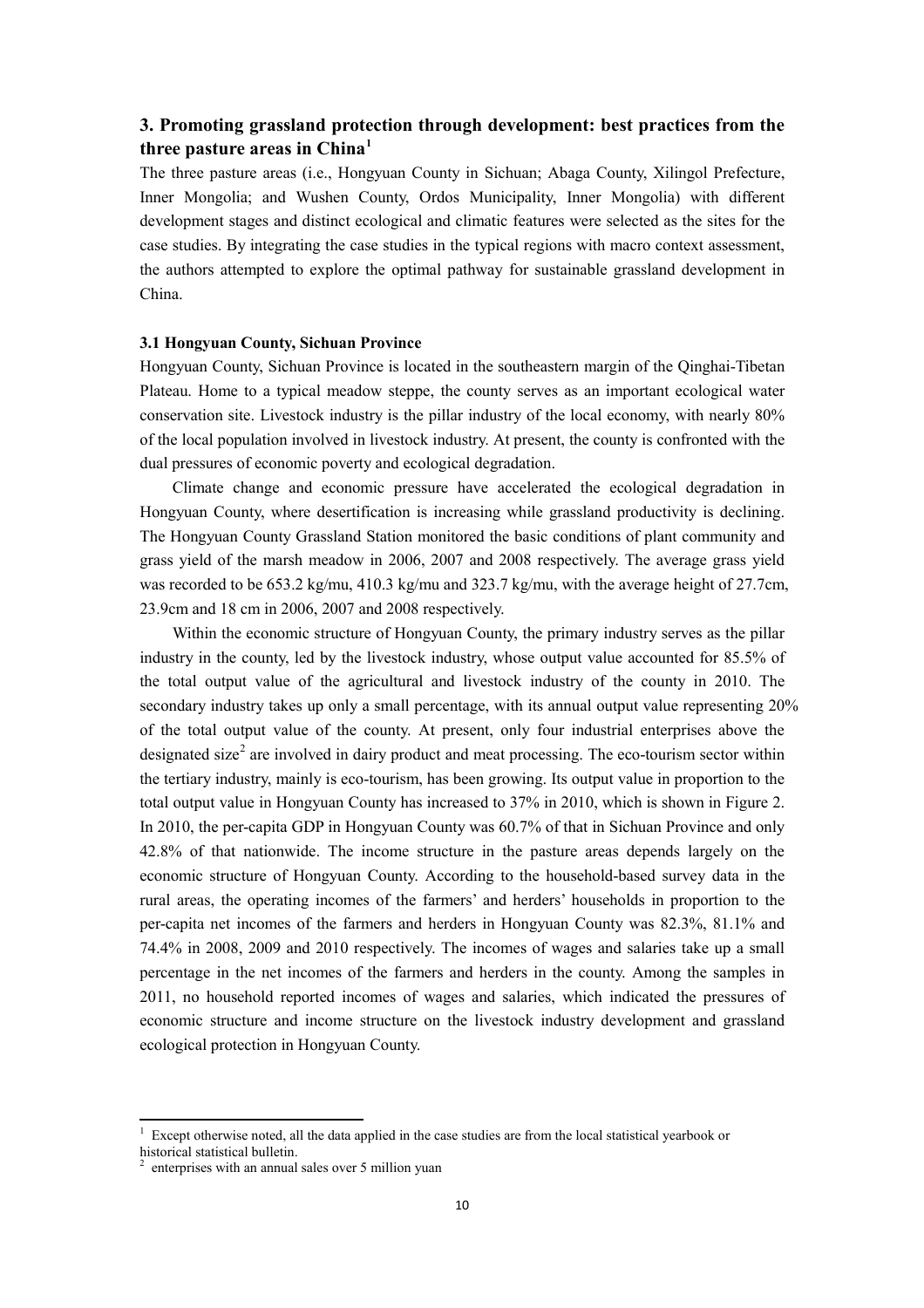

 In view of the economic pressure on the livestock industry development and grassland ecological protection in Hongyuan County, development efforts to promote grassland protection are necessary to protect the livelihood of the farmers and herders. The pasture area in Hongyuan County needs to promote the grassland protection through development. The sustainable development strategy for the pasture area in Hongyuan County should focus on the following areas: 1) to improve the eco-compensation system, enhance support for ecological protection and explore the best pathway for ecological protection, which provides a basis for the development of ecological conservation areas; 2) to optimize the industry structure and develop a modern livestock industry while fully utilises and sustainably develops the eco-tourism resources and channels new sources to increase the incomes for the local farmers and herders; and 3) to strengthen the infrastructural development in the pasture area, build capacity on the medical care and education for the herders, gradually transfer the surplus agricultural labor force and mitigate the ecological pressure on the pasture area.

#### **3.2 Abaga County, Xilingol Prefecture, Inner Mongolia**

 Abaga County, Xilingol Prefecture lies in the northern and central part of the Inner Mongolia Autonomous Region. One of the ten natural pastures in the autonomous region, Abaga's livestock industry used to account for approximately 60% of the local economy. With the fast growth of the local economy, the proportion of secondary and tertiary industries has been rising, and the pasture area is undergoing an early economic transformation. Meanwhile, the pressure on the livestock industry is being gradually reduced, and the overall degradation of grassland ecological conditions have been initially contained. In general, the economic structure and ecological conditions of Abaga grassland have entered a new stage of sound development.

 Abaga County has a temperate and semi-arid continental climate and is rich in grassland resources. During the late 1990s, the ecological conditions of Abaga County became very fragile, there was a recorded loss of biodiversity in the plant community, the density of the plant population declined, the forage grass in some areas became short, and there was a significant area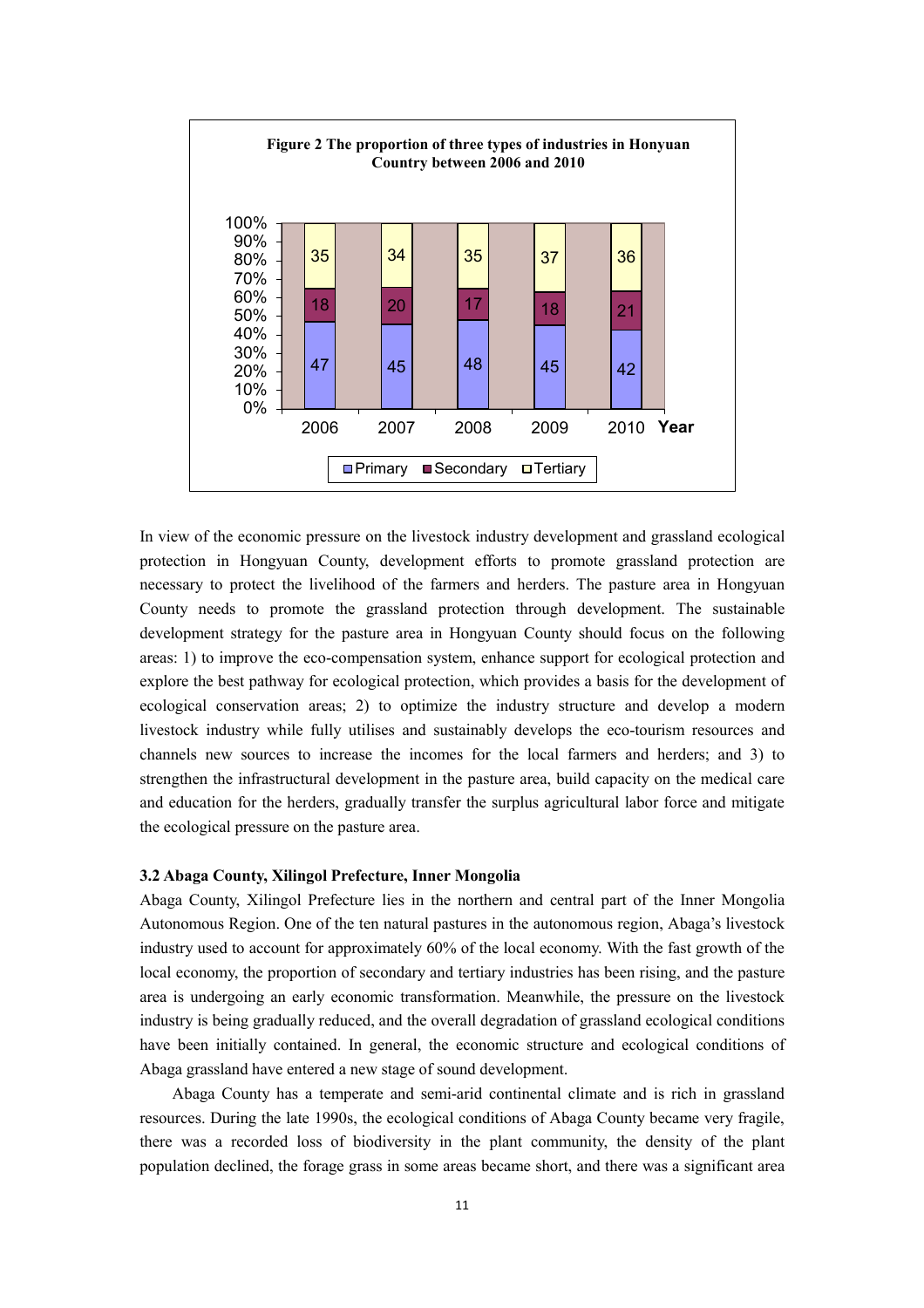of exposed land surface due to many years of over-grazing and unwise use of grassland. To date, a series of ecological protection projects implemented in the county have shown significant improvement: the sandstorm source control project in Beijing and Tianjin, grazing prohibition and barn feeding, ecological resettlement, agricultural integrated development, and poverty alleviation efforts. In addition, the county government has been adjusting livestock structure, improving livestock species, and undertaking industrialized operation. The monitoring results on the grassland indicated that the average coverage rate of the pastures in Abaga County increased from 35.2% to 45.6% from 2005 to 2010, a growth of 10.4%. The yield of grass per mu grew from 64.4kg in 2005 to 105.6kg in 2010, a growth of 64.2%. Within the same period of time, the grassland stocking capacity rose from 41.6mu/sheep unit in 2005 to 24.3mu/sheep unit in 2010, recording a growth of 71.2%.Even though the grassland stocking capacity increased and the absolute number of livestock decreased, the actual carrying capacity is more than theoretical carrying capacity with an overloading rate of 28.2% in 2010. Furthermore, the actual carrying capacity keeps 2.2 million sheep unit since 2006, which means that the livestock industry benefited more than the herdsmen from these measures. The economy in Abaga County has been growing fast over the recent years. With the help of rich natural resources such as coal, steel and wind energies, the county has grown from an underdeveloped pasture area focused on livestock industry ten years ago to an important heavy and chemical industry base in Xilingol. In 2010, the total output value in Abaga County was nearly ten folds of that in 2001, with an average annual growth rate of 27.0%. During the same period of time, the total fiscal revenue of the county grew from 21.75 million yuan to 260 million yuan. In 2011, the per-capita net income for the farmers and herders in Abaga County reached 11,923 yuan, 1.8 times of the average income level of Inner Mongolia and 1.7 times of that nationwide.

 In terms of economic structure, industry began to dominate the economic structure of the county while the proportion of the primary industry in Abaga County contracted significantly, as shown in Figure 3. In 2001, the output value of the primary industry in proportion to the total output value in the county reached 56%, and fell to 12% in 2010. During the period of the  $11<sup>th</sup>$  Five-Year Plan (2006-2010), a total domestic investment of 14.3 billion yuan was recorded in Abaga County, and 20 projects each with an investment of over 100 million yuan have been implemented. The added values of the industry in the county reached 1.99 billion yuan, accounting for 58.2% of its total output value, 37.9% higher than that at the end of the  $10^{th}$  Five-Year Plan (2001-2005). With the economic growth, great progress has also been made in terms of social security in Abaga County. During the period of the 11<sup>th</sup> Five-Year Plan, the area per-capita for school buildings grew from 10.2  $m^2$  to 16.7  $m^2$ ; the rate of participation in the new collective medical service program for the pasture areas reached 98%; and the per-capita annual rate of basic living allowance for the people in pasture areas rose from 432 yuan to 1,800 yuan. The capacity of the local area in creating new jobs steadily improved and provided employment to 11,000 people.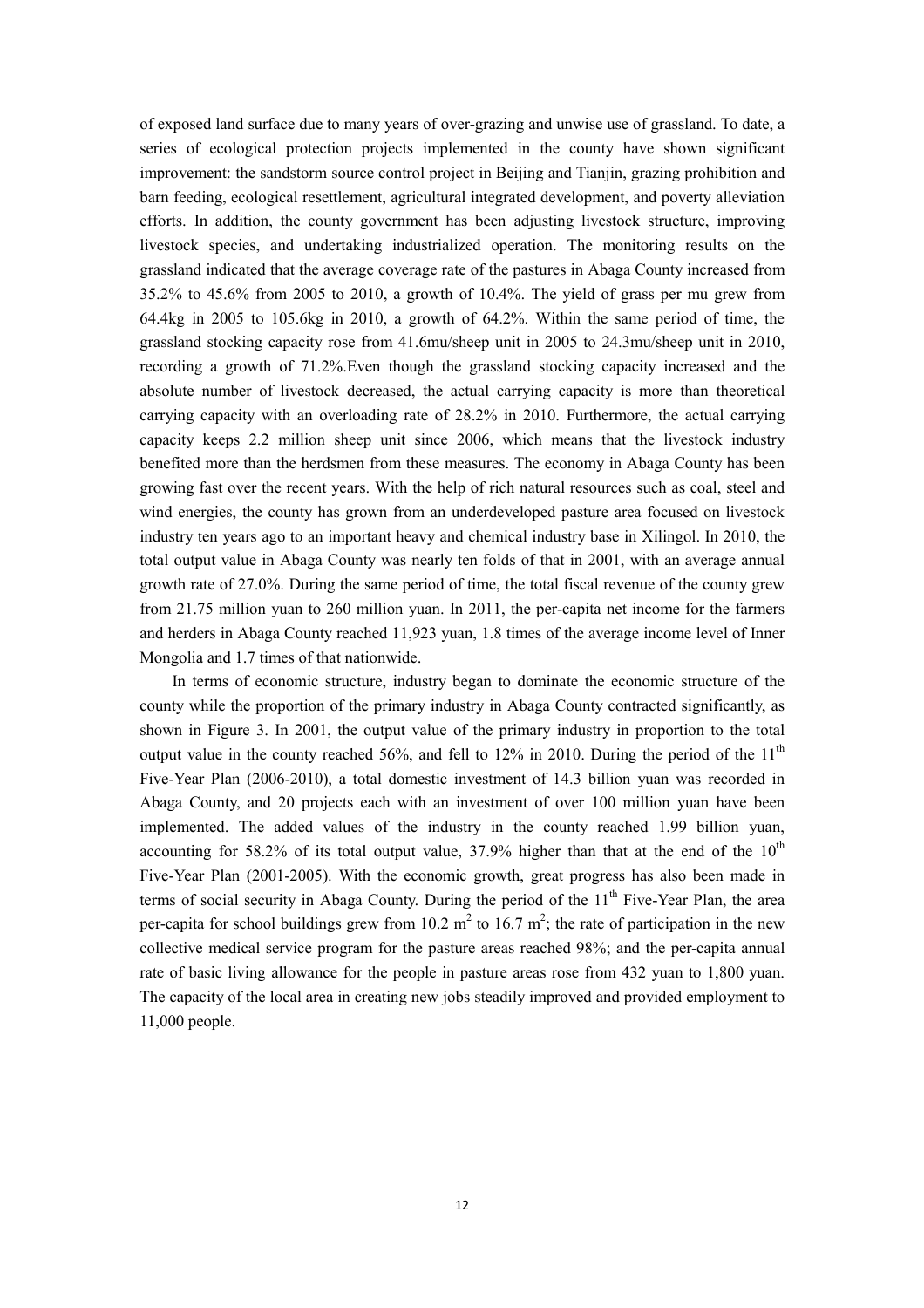

 The major tasks for sustainable grassland development in Abaga County are defined to be the following areas: 1) The industry structure needs to be optimized and great efforts should be made to develop the industries which can help increase the local farmers' and herders' incomes, strenghten the regional economy, enhance the capacity of the secondary industry in absorbing labor force and grow the tertiary industry. 2) As the conflict between grassland and livestock still poses a major challenge to the ecological protection in Abaga County, it is necessary to control the stocking capacity of the grasslands in the long run. 3) To promote and consolidate long term efforts for grassland protection, it is important to balance the relationship between ecological development and local herders' income generation activities, to conduct training programs on science and technology , employment and practical technologies for the local herders, to promote the transfer of surplus agricultural labor force and subsequently, reduce the population in the pasture areas.

#### **3.3 Wushen County, Ordos Municipality, Inner Mongolia**

 Situated in the southwest of Ordos Grassland, Wushen County lies in the hinterland of Maowusu Desert, belonging to a transitional zone between the semi-arid and arid areas. Over the recent years, the local economic structure has been improved and its economic output value takes a leading role among the pasture areas. In this respect, Wushen County is known as a good example that balances socio-economic development and ecological protection, and promotes grassland protection through development.

 Since the late 1990s, Wushen County has been exploring a pathway to balance ecological protection with economic growth. In the early 1980s, 40% of the total land area in the county suffered from wind erosion and desertification. 80% of the grasslands were affected by desertification and degradation between 1998 and 2000. However, ecological development efforts began in the county through a series of key projects. In 2003, the concept of 'putting people first and developing a green Wushen' was proposed signifying a new stage of ecological protection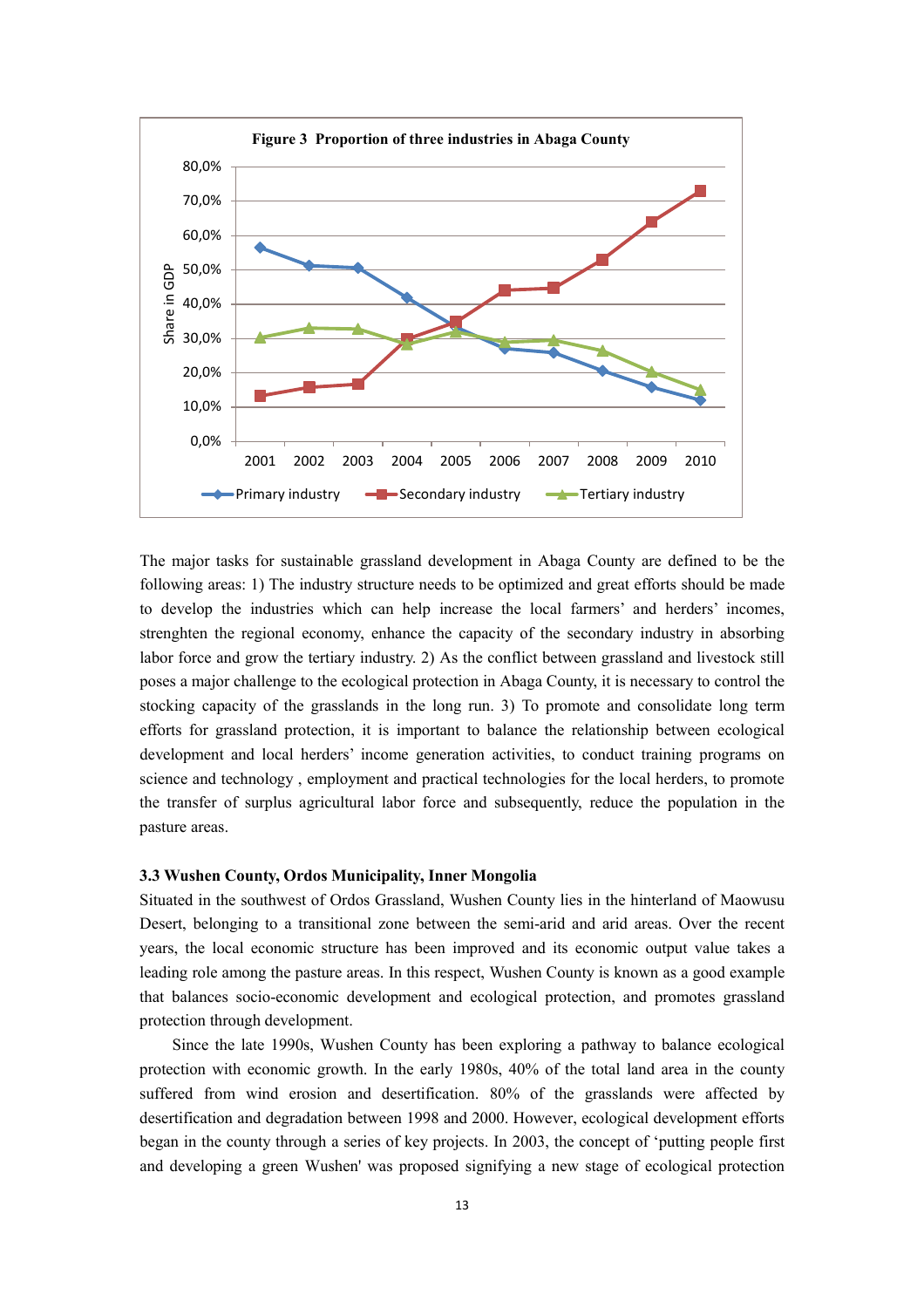efforts in the county. In 2009, the Development Plan of Three Zones in the Agricultural and Pasture Areas in Wushen County was prepared <sup>[1](#page-14-0)</sup>based on the principle of 'balancing economic development and ecological protection'. As a result, the ecological conditions of the county transformed from severe deterioration to overall containment, regional improvement and local stability. A science-based development model that aims to enhance the ecological conditions, develop the local economy and improve the living standards of the local people was also employed.

 In terms of economic development, the per-capita GDP in Wushen County exceeded US\$ 20,000, and the per-capita disposable income of the urban residents reached RMB 21,116 in 2010. The per-capita net income of the farmers and herders amounted to RMB 9,276, which is 1.7 times of that in Inner Mongolia, and 1.6 times of that nationwide. In terms of economic structure, the total output value of the livestock industry in the county was RMB 968 million, representing less than 4% of the total output value in the county in 2010. The proportion of the incomes generated from the tertiary industry also increased significantly. In 2010, the net incomes of the local farmers and herders generated from the tertiary industry in proportion to the total net incomes reached 27.0%, three times that of the value recorded in 2006 ( Fig.4). The surplus agricultural labor force had also been gradually transferred from the primary industry to the secondary and tertiary industries. In 2009, a total of 15,920 households were predominantly involved in the grazing industry in the county. In 2010, that figure dropped to 9,400 households, dropped 41% than 2009.



 Useful lessons can be derived from the Wushen County sustainable development program in its pasture areas: pasture areas: 1) the concept of ecological control focused on the herders' interests. The herders' livelihood

 support and capacity building were defined as enabling conditions to promote ecological protection; protection;<br><sup>1</sup> The pasture areas in the rural areas are generally divided into prioritized, restricted and prohibited development

<span id="page-14-0"></span>zones.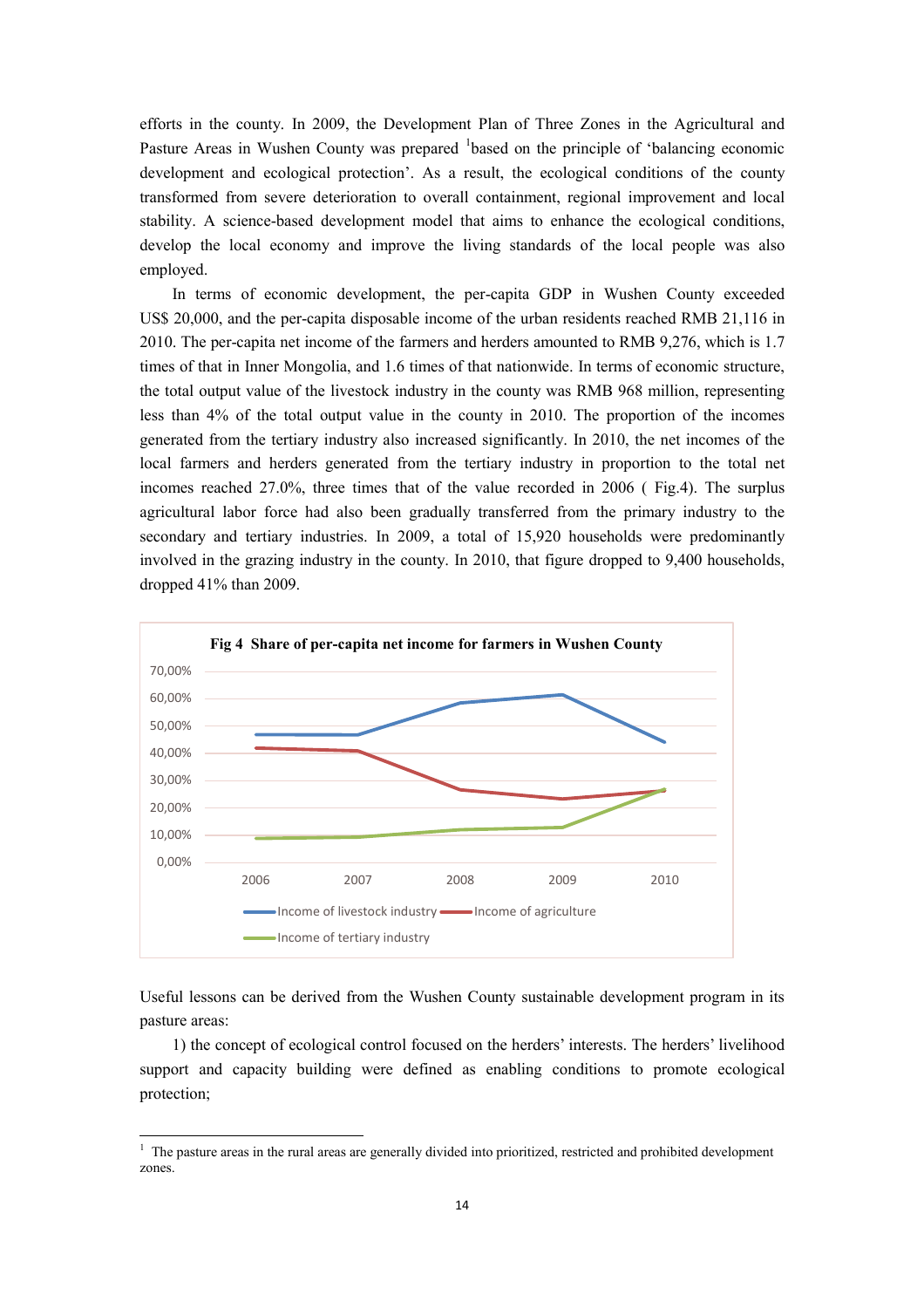2) the balance between economic growth and ecological development. 'Green Wushen' is the main guidline for sustainable development. Under this guideline, an ecology-based industry system was established, focusing on green industry, ecological agriculture, emerging urban industries and a cultural tourism sector and

3) the development of a modern livestock industry.

 By integrating the existing land and pasture resources, Wushen County has actively modern livestock industry development were also explored, such as modern agricultural and livestock industry demonstration bases, analysis on the influence of leading enterprises, and the development of entrepreneur associations on the industrialization of agriculture and livestock. Nevertheless, Wushen County is also confronted by many challenges: product quality and brand awareness of the agricultural and livestock companies need to be improved; insufficient funding is and a sound mechanism for coordinating various interests along the industry chain has yet to be developed many production bases for green agricultural and livestock products. Various models on a major constraint on the development of agricultural and livestock product processing companies; established.

#### **4. Key tasks and pathway for the sustainable grassland development in China**

 On the basis of the above-mentioned research findings, we propose the pathway and key tasks for sustainable grassland development in China in two stages with three focus areas (i.e., ecological protection, economic development and herders' well-being), which is shown in Fig.5.



 **Figure 5 Pathway and key tasks for sustainable grassland development in China**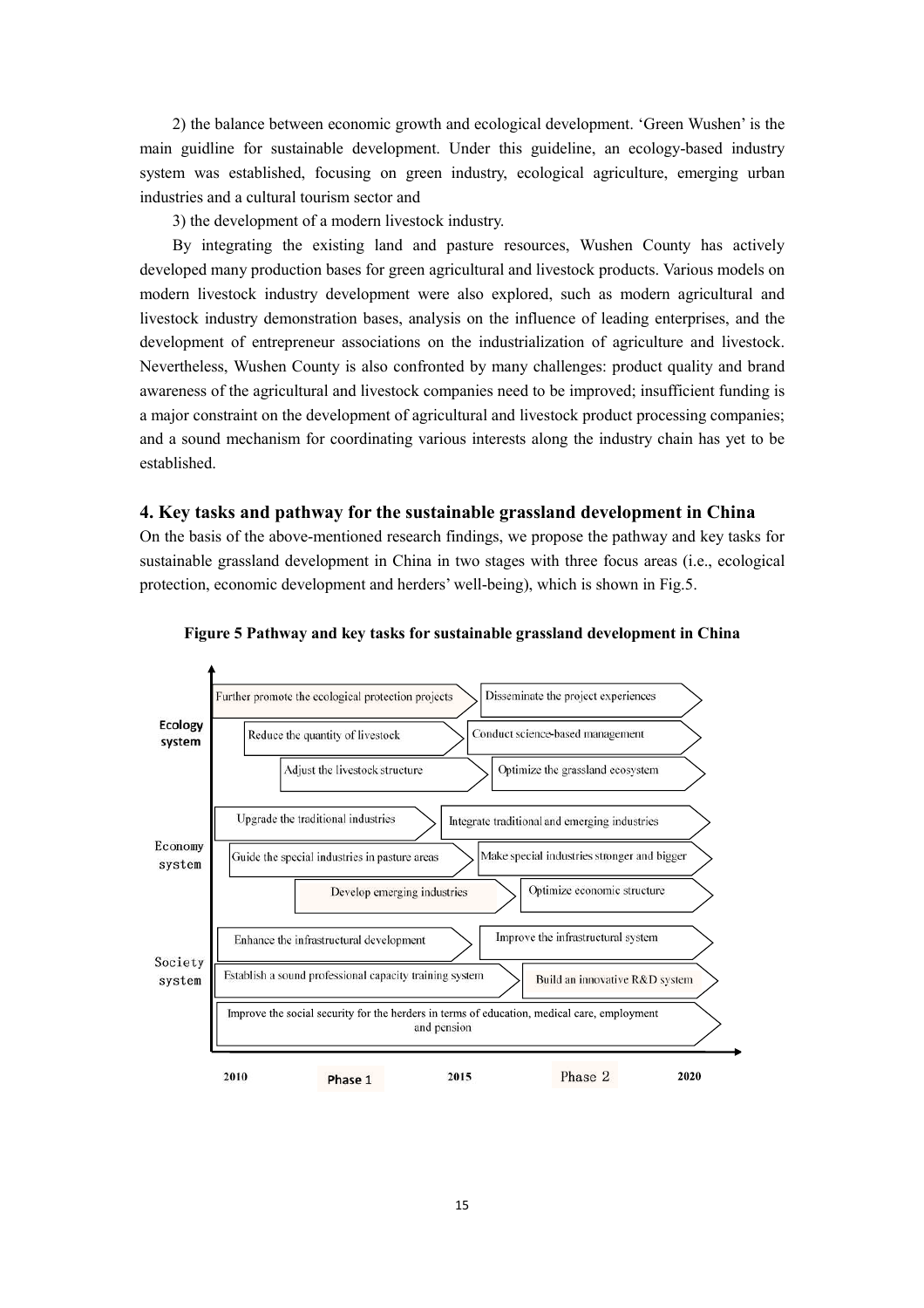#### **4.1 To reduce the grassland stocking capacity and optimize the grassland ecosystem**

 The over-stocking of grassland still poses a major challenge to sustainable grassland development in China in the areas of restoration of overall grassland ecological conditions and grassland restoring grazing land to grassland, effective implementation of policies on grazing prohibition, rest gazing, and rotational grazing, reduce the quantity of livestock and adjust the livestock protection in the ecologically fragile areas. Therefore, efforts to constantly improve the program of structure.

 Apart from reducing the stocking capacity of the grassland and developing a reasonable livestock structure, optimizing the grassland ecosystem will become a key task in grassland ecological restoration, such as selecting the right animal species and establishing an appropriate food chain. In addition, it is crucial to disseminate the experiences learned in pilot ecological projects to wider areas, and enhance studies on the basic theories of grassland, including the stocking capacity, the best practices for livestock industry production and science-based management approaches and technologies.

#### **4.2 To upgrade the traditional industries and promote economic restructuring**

 At present, the herders have not yet developed the skills needed in modern enterprises and new industries production. To promote the economic development in the pasture areas, measures are needed to transform the traditional production practice, upgrade the traditional industries, shift the livestock industry production from the traditional model to the modern development model, and explore the potential of traditional industries. These steps are vital in pasture areas that focus on livestock industry production for the long-term capacity building of the herders.

 While transforming the traditional agricultural and livestock industries and the economic growth in the pasture areas of Western China, the challenge of promoting a combination of traditional and emerging industries will also need to be addressed. In terms of grassland development, it is important to integrate the energy, mining industries, emerging industries and local economic development. The integration of these industries in the overall strategy will play a key role to improve the pasture areas' capacity in economic growth, benefit the herders' livelihood and develop the region's economy. The development of local competitive industries is equally important, in particular the establishment of an eco-tourism industry by fully leveraging on the cultural heritage of the pasture areas and continuous improvement of the quality of tourism products.

#### **4.3 To improve the infrastructure and social security system in the pasture areas and enhance the capacity of herders in sustainable development**

 Efforts should be made to further enhance the development of infrastructure such as energy, be taken to improve the social security system and the provision of better educational and medical care services for the herders. When a comprehensive and equitable social security system is accessible to all the herders, the enhanced capacity of the herders in sustainable development will transportation, telecommunications and water conservation facilities. In addition, steps should also provide the basis and boost the ecological, economic and social development in the pasture areas.

 Under the broad context of China's western development program, the emerging competitive industries will be promoted on a large scale. However, the lack of a high-caliber labor force prevents the emerging industries from being integrated with the regional industry development.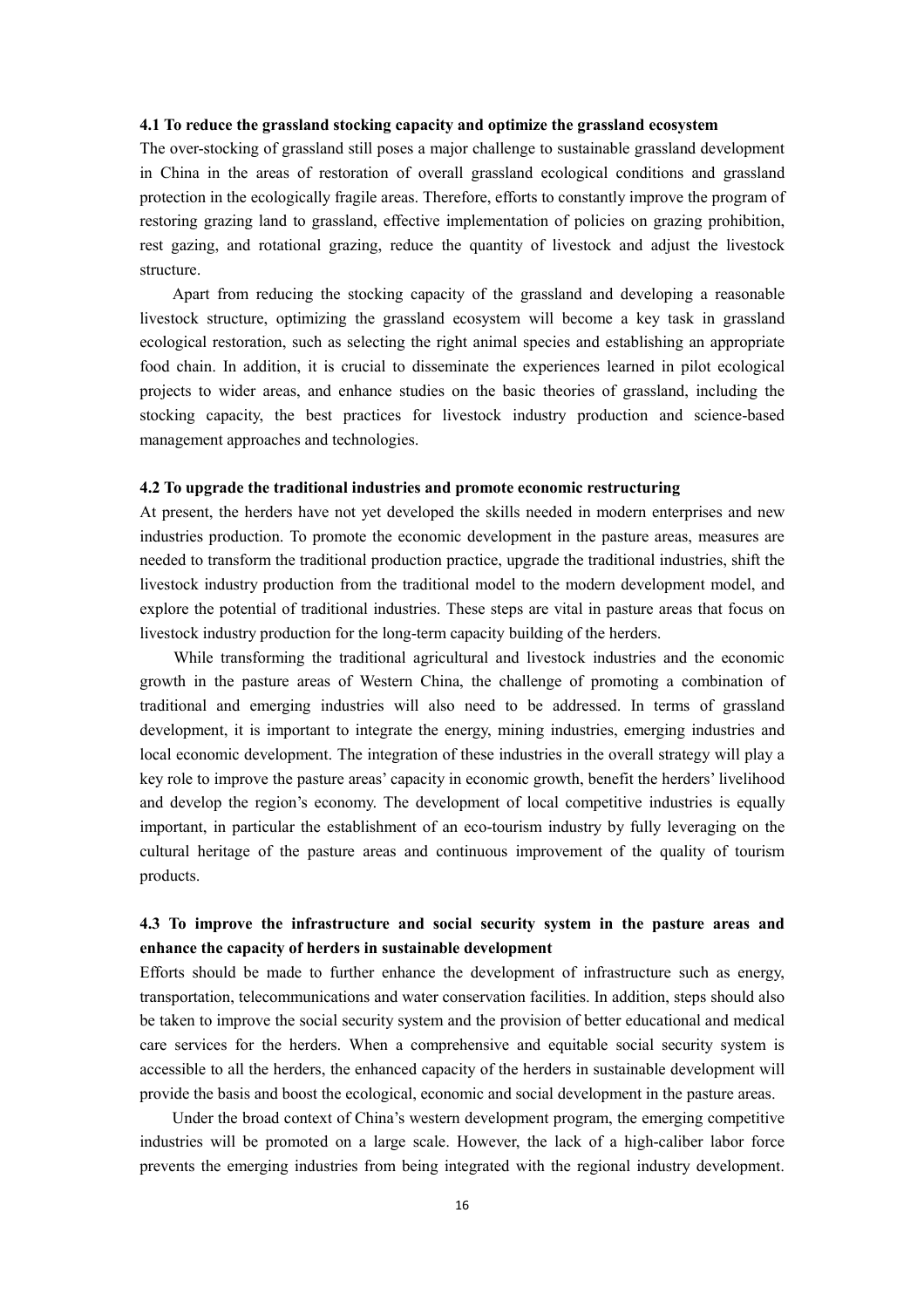Therefore, a sound professional capacity building system, an innovative R&D system, and an employment support system in the pasture areas can help to improve the herders' capacity in engaging in modern industries and to develop a human resource system in the pasture areas that is adaptable to the conditions of contemporary industrial and service sectoral development.

 Grassland development in China is at a key stage of transformation, and strong policy support is needed to ensure sustainable grassland development. To make the policies more effective in the highly diverse nature of different grassland areas in China, it is important to define the key influencing factors on grassland use. In terms of policy guidance, it is necessary to focus on the livelihood of the herders, raise the expectation of the herders on grassland-related policies, and discourage the use of unsustainable practices for short-term gains. In implementing the policies, a degree of flexibility will enable relevant stakeholders to explore new models of grassland control. In summary, the transformation of policy environment, policy guidance and policy implementation models will not only become the key components for the transformation of grassland development models, but also provide strong support for sustainable grassland development in China.

#### **References**

- Australian Collaborative Rangelands Information System (ACRIS,2013): Reporting Change in the Rangelands. Commonwealth of Australia. Australian Government. Department of Sustainability, Environment, Water, Population and Communities, Public Affairs.
- China Committee for International Cooperation on Environment and Development, (CCICED,2006), 2006, Eco-Compensation Mechanisms and Policies in China, 19-20. http://www.caep.org.cn/english/paper/CCICED-TF-Summary-Report-on-Eco-compensation-Policy-in-China.pdf
- *Journal of Ranger & Forage Science* 21(3): 191-200. Coughenour, M. (2004): The Eillis paradigm-humans, herbivores and rangeland systems. *African*
- China Ecological Construction and Conservation Projects[R],2009.5. Ellis, J.E., Swift, D.M. (1998): Stability of African pastoral ecosystems: Alternate paradigms and implications for development. Journal of Range Management, 41(6): 450-459.IPMCAS (Institute of Policy and Management Chinese Academy of Sciences) , The Policy Review of
- Kemp D.R. and Michalk D.L. (2011). Development of sustainable livestock systems on grasslands in north-western china, ACIAR Proceedings.
- Li, Suying, Verburg, Peter; Lv, Shihai; Wu, Jingle; Li, Xiaobing (2012): Spatial analysis of the driving factors of grassland degradation under conditions of climate change and intensive use in Inner Mongolia, China. *Regional Environmental Change* 12 (3): 461-474.
- Li Xiao-min, Li Zhu (2012): A brief discussion on determination of livestock capacity and the balance management of grass and husbandry in Xinjiang." *Grassland and Turf* 5: 75-78.
- Liu D.X., Zhang B.B., Lu X.S. (2007): Progress and prospect on ecological carrying capacity in